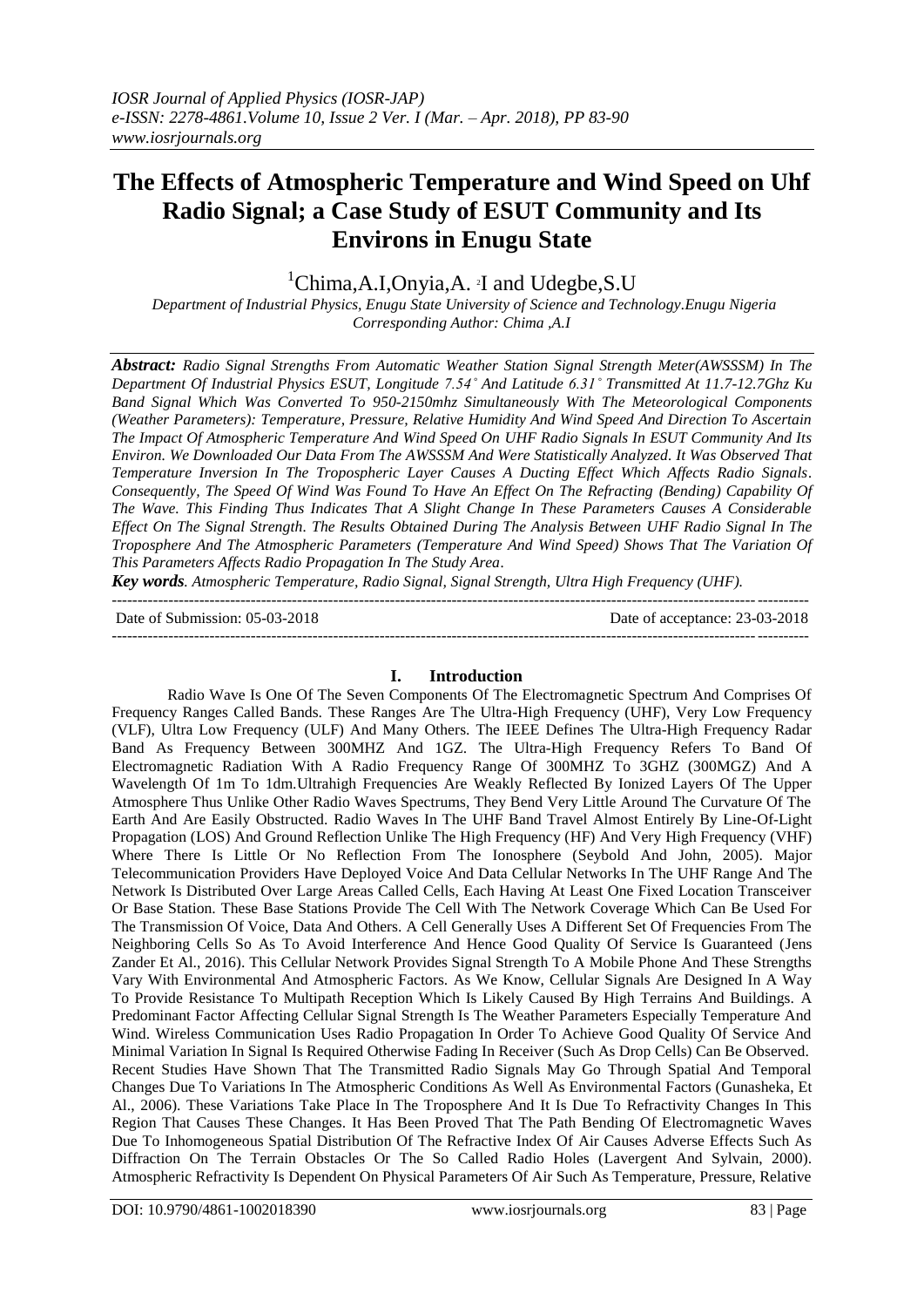Humidity, Wind And Precipitation. It Is Observed That At The Region Of The Troposphere, Temperature Decreases Rapidly With Altitude At A Rate Approximately 10 Degrees Celsius Per Kilometer (Hall, 1979; Picquernard, 1974). Wind Is Observed In Troposphere When There Is A Resultant Charge In The Atmospheric Pressure Which Results In The Movement Of Air From A Lower To A Higher Region Causing Winds Of Various Speeds. Thus In Order To Improve And Upgrade Network So As To Minimize The Occurrence Of Dropped Calls, Access Failures And To Know The amount of fading expected at a given period of time in this environment, weather parameter measurements are taken. This project research evaluates the relationship between temporal signal strength fluctuations caused by wind and temperature using the data obtained from the Automatic Weather Station and Signal Strength Meter(AWSSSM) in Enugu State University of Science and Technology (ESUT) for a period of five months.

## **Sources of Data**

## **II. Materials and Method**

The Data Used For This Work Was Downloaded From Automatic Weather Station And Signal Strength Meter Installed (AWSSSM) In The Department Of Industrial Physics ESUT From A Signal Receiving System, Which Was Set Up By Connecting A High Gain Ultra-High Frequency Antenna And Spectrum Analyzer As Shown Below.



**Figure 1** showingthe pictorial representation of the AWSSSM

## **Descriptions Of The AWSSSM**

The Satellite Dish Is Focused On ASTRA1R 15.2<sup>0</sup>E Located At The Geostationary Orbit Or Clark Orbit. The Dish Concentrates The Signal At Low Noise Block (LNB). The LNB Is A Universal Type Receiving 10.7 Ghz – 12.6ghz (Ku Band), It Then Down Convert It To Signal Between 950 MHZ – 2150mhz. The Major Reason For The Conversion Is That The 10.7ghz – 12.6ghz Signal Cannot Be Transmitted Through Coaxial Cable (Because Of Attenuation). Therefore, A Lower Frequency Was Chosen For The Transmission Into The Internal Unit Via Cable.

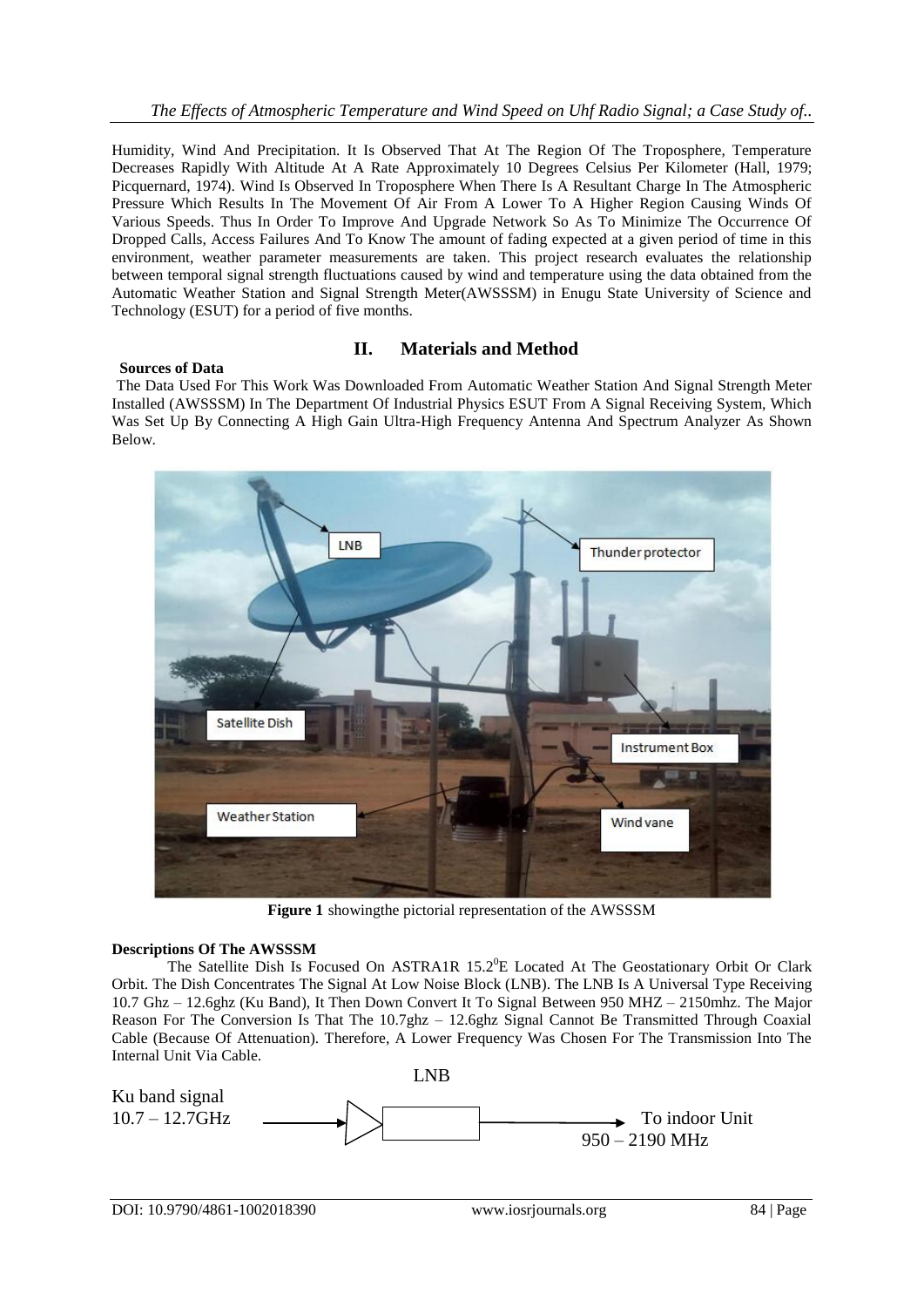#### **Instrument Box contains the followings;**

- i. 3 Gsm Modems For Network Signals
- ii. Gps Module
- iii. 2.4 Ghz Transceiver To Translate Processed Signal Into The Indoor Network Signal Analyzer.
- iv. The Gsm Modules Converted The Gsm Network Around Depending On The (Sim Card Used) And Capture The Network Strength.
- v. The Gps Detects The Longitude And Latitude Of The Location. A Central Processor Then Collates These Into And Then Sends Then To The Indoor Unit Via A 2.4 Ghz Transceiver.

#### **The Indoor System Consists Of**

- i. Power Supply Phantom Power To The Lnb. Lnb Is An Amplifier System And Needs Power To Operate, The Power Is Sent To It From The Indoor System Via The Coaxial Cable. It Also Sends Its Own Signal To The Indoor Unit Via The Same Cable.
- ii. Rf Power Detector To Detect The Power Of The Signal Coming To The Lnb In Dbm.

iii. Processor Connects With The Power Detector And Sends The Detected Power To The Pc.

The Logger Software On The Pc Was Written With Visual Studio 12.0 And It Accepts Connection From The Two Instrumentation System Displays Them As Graphs.

## **III. Methods**

The Experiment Was Carried Out In The AWSSSM And The Main Purpose Was To Determine The Effect Of Temperature And Wind Speed) On Signal Strength, By Connecting High Gain UHF Antenna Transmitted At 519MHZ And Ku Band Signal Of 11.7- 12.7GZ With A Global Positioning System(GPS) Of Longitude 7.5, Latitude 6.3 Spectrum Analyzer Coupled With A Laptop System. The Measurement Was Taken For A Period Of 5 Months Starting From The Month Of April To August 2017. The Signal Strength In The KU Band Spectrum Was Obtained Every Two (2) Seconds Daily And Simultaneously The Meteorological Components (Temperature And Wind Speed) Were Also Observed. The Software Automatically Measures The Signal Strength In Decibel Meter (Dbm).

## **IV. Results**

The result of the experiment has been analyzed to determine the effect of atmospheric temperature and wind speed on ultra-high frequency (UHF) radio signal. The curves of signal strength on temperature and wind speed were obtained from the data gotten from the Automatic Weather Station for a period of five months as shown In figures 2, 3, 4,5 and 6, it was clearly observed that a considerable increase or decrease in temperature causes a significant change in the received signal. Also in figures 7, 8, 9 ,10 and 11 shows that wind speed has a little impact on signal strengths.



**Figure 2.** Curve of Signal Strength Versus Temperature for The Month of April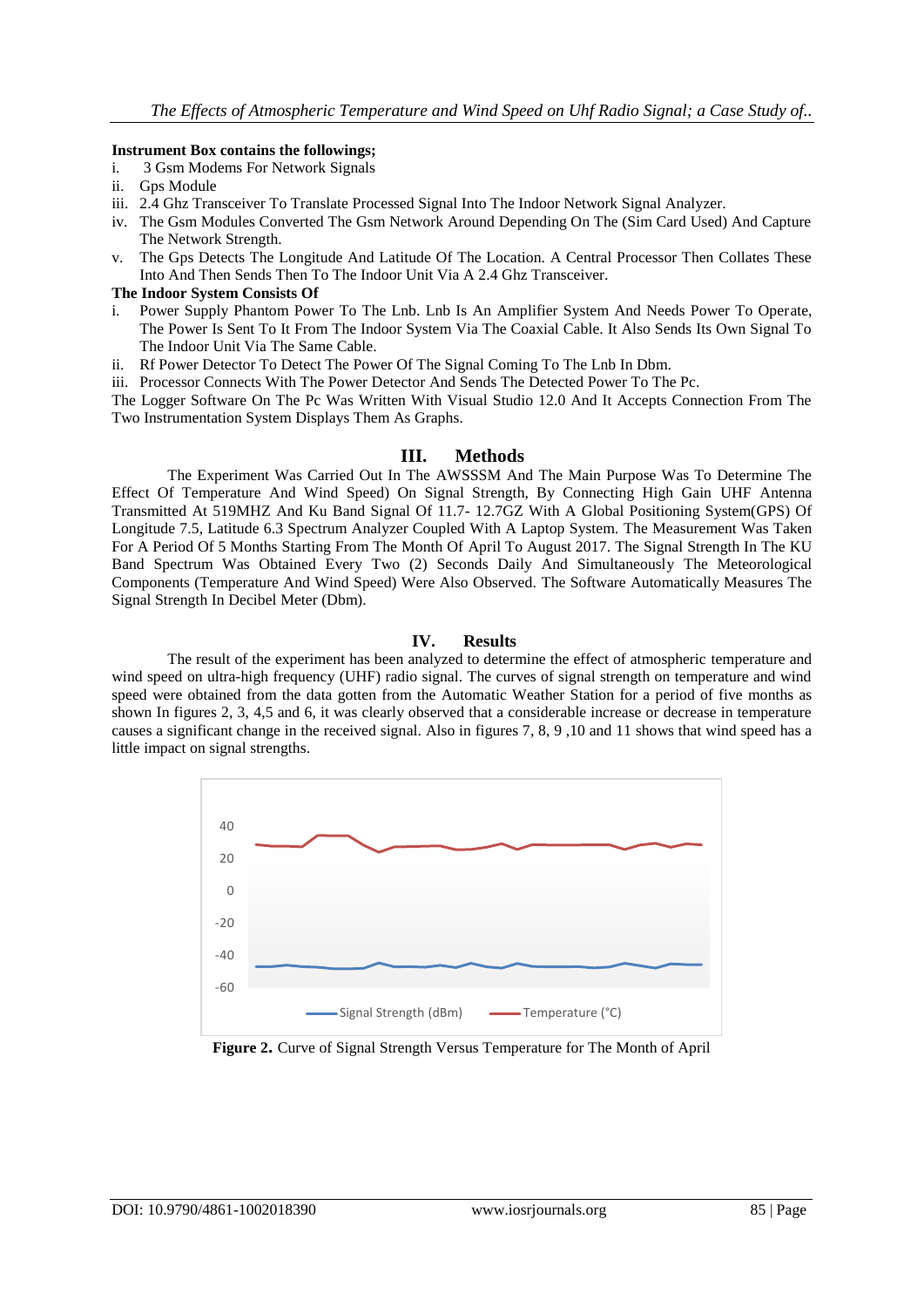

**Figure 3.** Signal Strength Versus Wind Speed For The Month Of April



**Figure 4.** Graph Of Signal Strength Versus Temperature For May

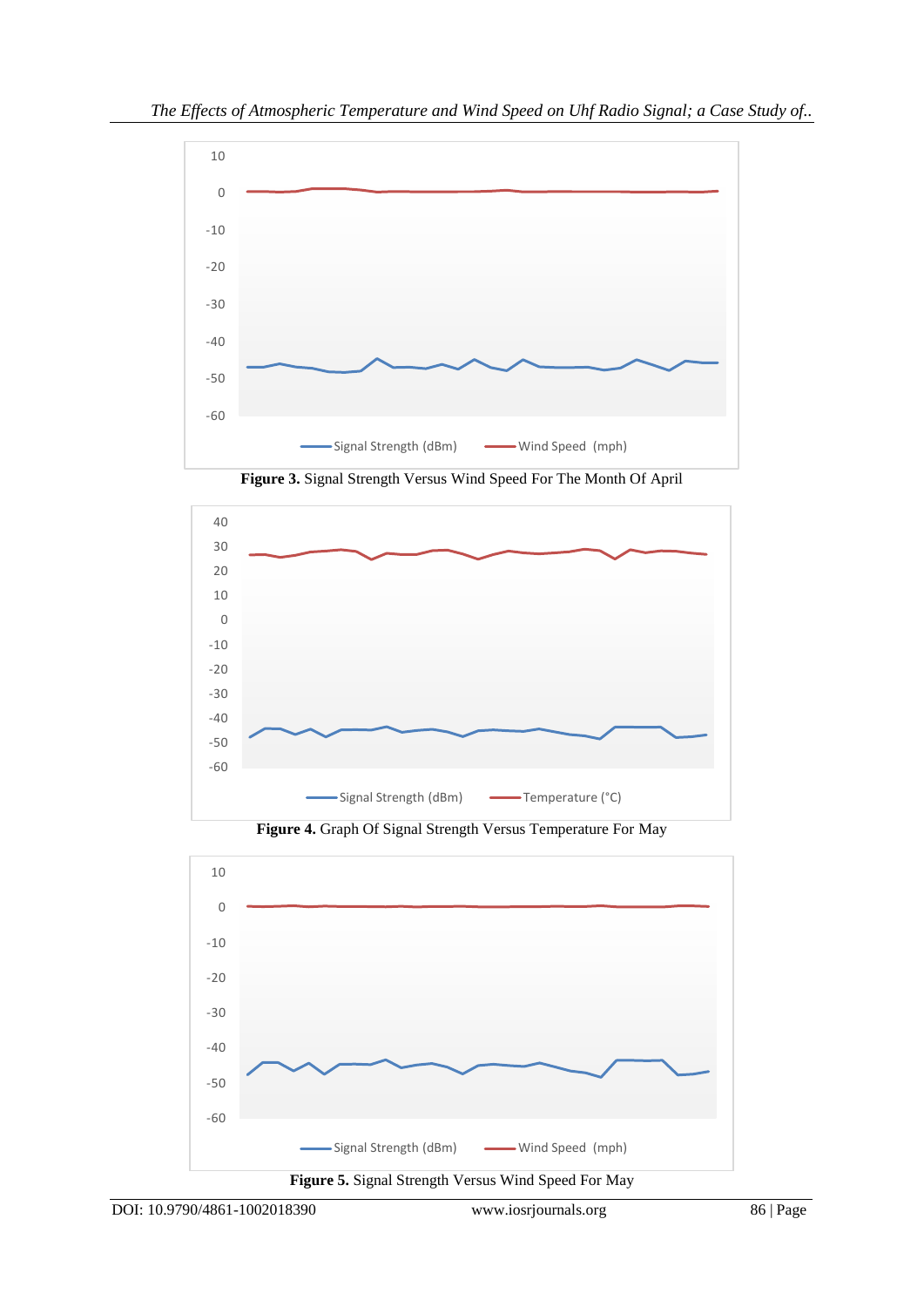

*The Effects of Atmospheric Temperature and Wind Speed on Uhf Radio Signal; a Case Study of..*





**Figure 7.** Signal Strength Versus Wind Speed For June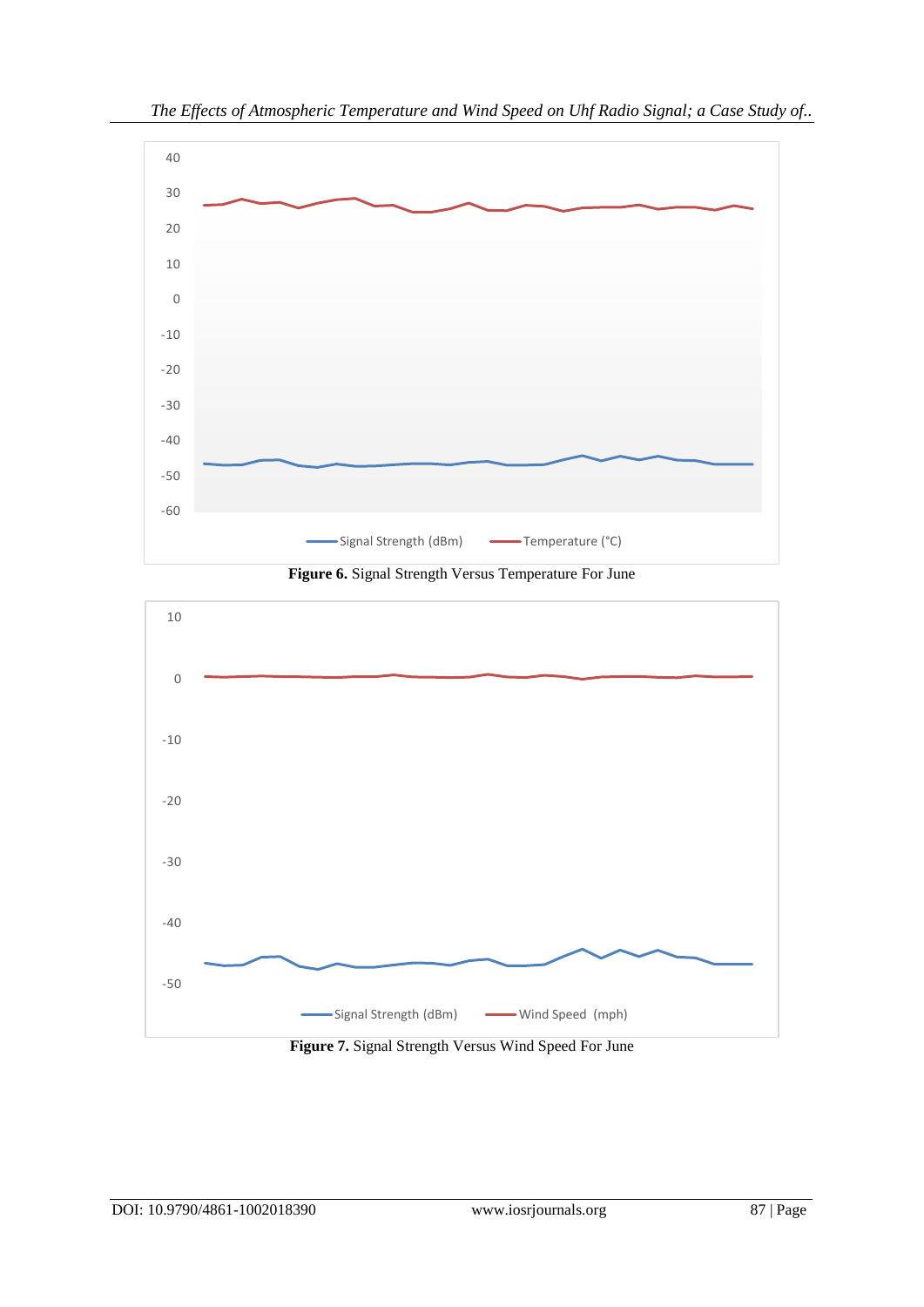

**Figure 8** Signal Strength versus Temperature for July



**Figure 9.** Signal Strength Versus Wind Speed For July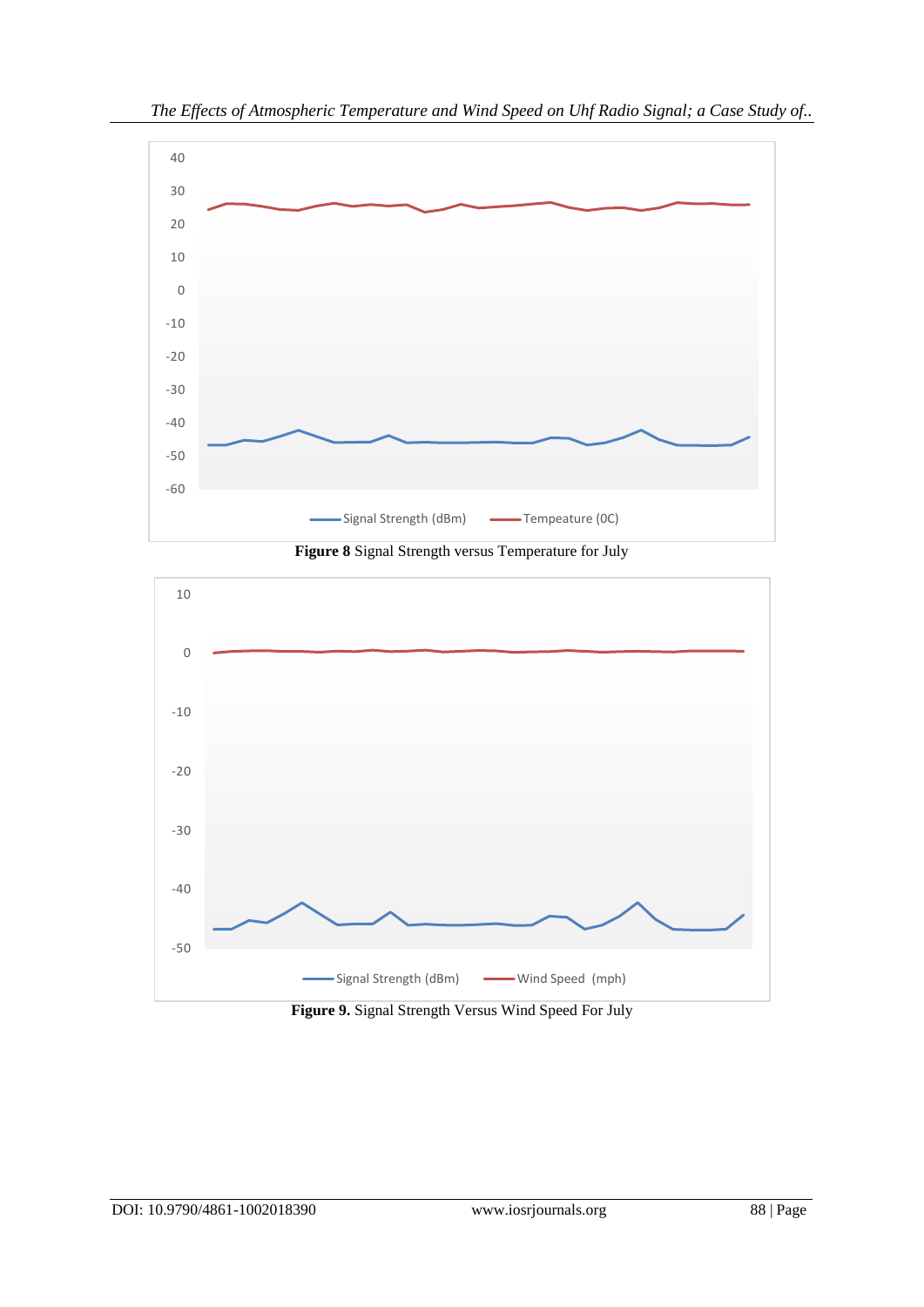

Figure 11. Signal Strength Versus Wind Speed for the Month of August

## **4.2 Discussion**

The fact that weather is such a chaotic system with many variables interacting with one another makes it challenging to study how certain factors influences Radio communication in the UHF range. Temperature and wind speed were observed to have effect on the signal strength in contrast to some past research which introduces some discrepancies on them. Work by Holland et al., (2006), concludes that temperature has no impact on received signals. Their view is also shared by Anastasi et al., (2004), who do not observe a change in packet receptions over different distances during varying environmental conditions. Their findings were contradicted by Boano et al., (2010) and Bannister et al., (2008) who specifically show how higher temperature can reduce received signal strength on a sensor node. They argued that change in temperature affects crystal accuracy which induces frequency shifts and thermal transceiver noise that may degrade performance. Also, according to recent research by Joseph Amajama (2016), signal was found to decrease with a slight rise in temperature and he concluded that signal strength is inversely proportional to temperature. As we know, temperature decreases with height in the troposphere but due to ducting caused by inversion of temperature in this region of the atmosphere, the reverse is the case. During propagation of ducting, when a signal encounters a rise in temperature instead of the normal decrease, the signals are bent due to change in the refractive index of the atmosphere at the boundary between air masses of different temperatures and humidity. Using a simple analogy, it can be said that the denser air at ground level slows the wave front a little more than does the rare upper air, imparting a downward curve to the wave travel, this leads to the unanswered questions been asked by